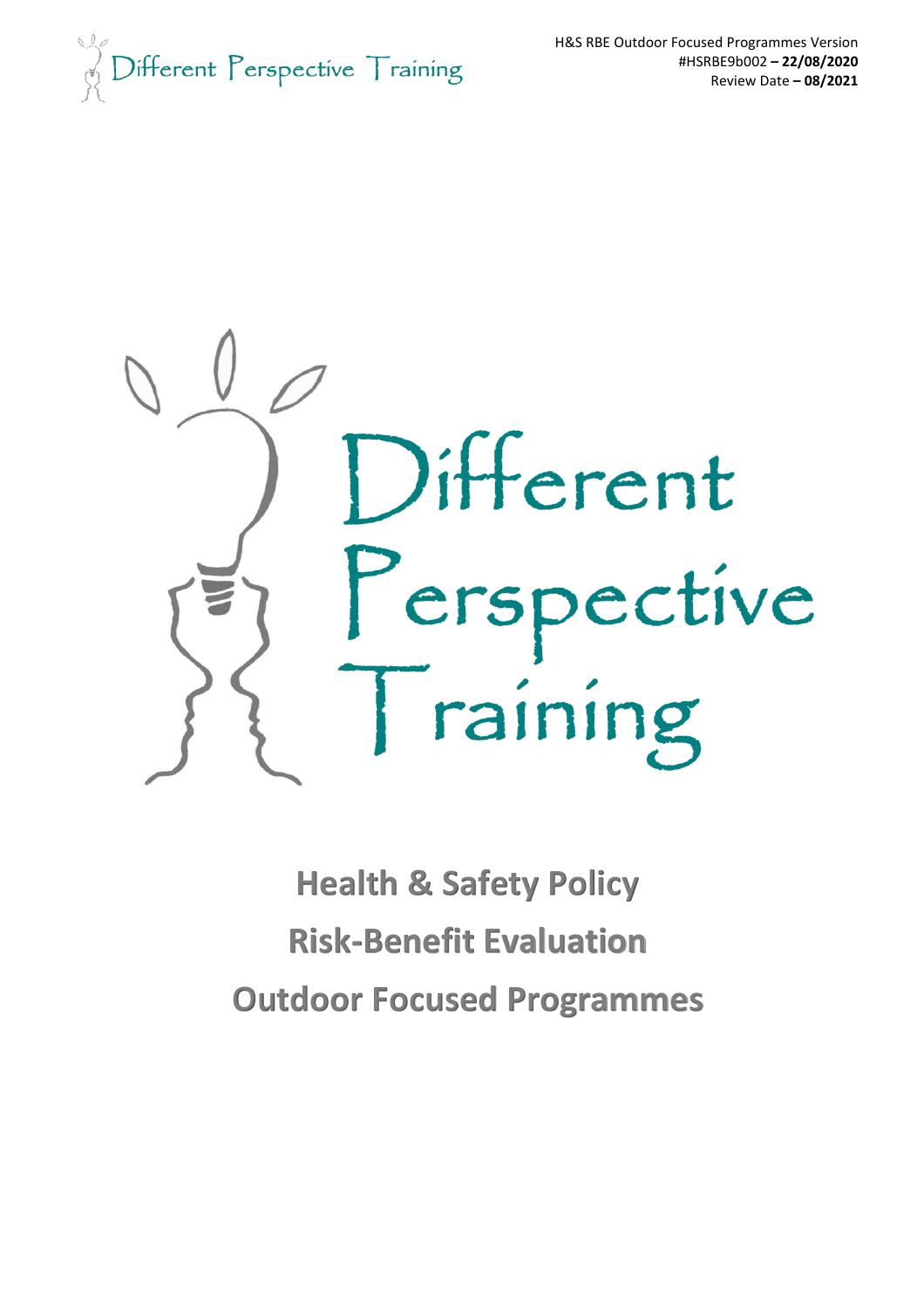

# **Different Perspective Training Ltd.**

## - **Outdoor Focused Programmes Risk-Benefit Evaluation**

### **1. Introduction**

- 1.1. This document is an evaluation of the foreseeable risks that are outside the experiences and risks met through "normal daily life"
- 1.2. This document aims to outline the benefits that exposure to these risks will bring, through participation in Outdoor Focused Training Programmes and recommend control measures for these foreseeable risks.
- 1.3. **Different Perspective Training Ltd.** staff will follow and work within the context of this Risk-Benefit Evaluation. Our trainers will also constantly and dynamically monitor these risks, alter plans when and where necessary for the safety of the group.
- 1.4. Each venue and course have their own hazards and will be assessed on the day.
- 1.5. **Different Perspective Training Ltd.** will require supporting rationale if a decision is made not to deliver training to customers on health and safety grounds.
- 1.6. This document is designed to summarise issues for the **Different Perspective Training Ltd.** staff delivering Outdoor Focused Programmes, including, but not limited to Forest School, Bushcraft, Outdoor Skills and Outdoor Leadership Programmes or activities as well as other Outdoor Focused Programmes that include elements these aforementioned training programmes.
- 1.7. It is assumed that all persons engaging with these activities will be susceptible to all risks listed here within.
- 1.8. It is assumed that all risks associated with these activities that are listed here within are of a suitable severity to have deemed them special mention.
- 1.9. All **Different Perspective Training Ltd.** staff delivering qualifications will have undergone appropriate training and hold relevant qualifications for delivering **Different Perspective Training Ltd.** programmes which will be maintained and kept relevant through undergoing personal CPD.

## **2. Risk-Benefit Evaluation**

2.1. Risk-Benefit Evaluation for delivering **Different Perspective Training Ltd.** (**DPT**) Outdoor Focused Programmes.

| <b>Significant Hazards</b>  | <b>Control measures</b>                                                       | <b>Benefit</b>                                             |
|-----------------------------|-------------------------------------------------------------------------------|------------------------------------------------------------|
| Communication to and        | <b>DPT</b> staff will ensure that they check in at expected times and         | To ensure communication and access should the need         |
| <b>Access for Emergency</b> | maintain communication with DPT Office and when working                       | arise to instil confidence whilst working remotely.        |
| Services                    | remotely or in areas of poor signal an increased communication plan           |                                                            |
|                             | is put in place.                                                              |                                                            |
|                             | Verify access with client during initial programme planning and               |                                                            |
|                             | trainer to ensure free access on day.                                         |                                                            |
| Site suitability for        | Discuss venue criteria with client during initial programme planning          | Enable successful delivery of programme and ensure all     |
| planned activities          | including location and access for group.                                      | Learning Objectives are met                                |
|                             | <b>DPT</b> staff to carry out a thorough site inspection before each session. |                                                            |
| Toilets and hand            | Hygiene and comfort are essential for participant wellbeing and               | Ensure site cleanliness is maintained and reduce case of   |
| washing facilities          | preventing site contamination.                                                | illness or D&V                                             |
| Food and drinks             | If suitable areas cannot be identified during initial planning phase          | Food preparation in the wild is an engaging skill that     |
| preparation area            | then food preparation and cooking activities should be reviewed,              | encourages all aspect of risk empowerment. Maintaining     |
|                             | limited or restricted.                                                        | hygiene and cleanliness is essential to this.              |
| Trees, branches, roots      | <b>DPT</b> staff to inspect site, identify and warn participants of deadfall. | Promoting emotional, mental and physical development       |
| and rocky, uneven or        | Ensure that all participants are aware of the need to tread sensibly          | through nurturing a knowledge of movement through          |
| broken ground               | and cautiously.                                                               | different environments and the outdoors, the need to       |
|                             | Participants to be briefed on carrying and moving around safely with          | concentrate on and engage with their surroundings, be      |
|                             | tools, sticks or sharp objects.                                               | self-aware and support each other.                         |
|                             | Ensure that all participants are aware of the need to look all around         | Developing participants own sense of Risk Empowerment      |
|                             | them as they move through the site.                                           | and the ability and responsibility to assess risks         |
|                             |                                                                               | themselves.                                                |
| Bodies of Water,            | Dangers of working around water to be highlighted and discussed               | Promoting emotional, mental and physical development       |
| Rivers, Sea, Still Water    | with participants.                                                            | through fostering a spirit of adventure thrill of being in |
|                             | All participants in or near the water to be closely monitored.                | the outdoors.                                              |
|                             | Appropriate rescue equipment will be on hand at all times                     | Encouraging the need to concentrate on and engage with     |
|                             | participants are in water.                                                    | their surroundings, be self-aware and support each other.  |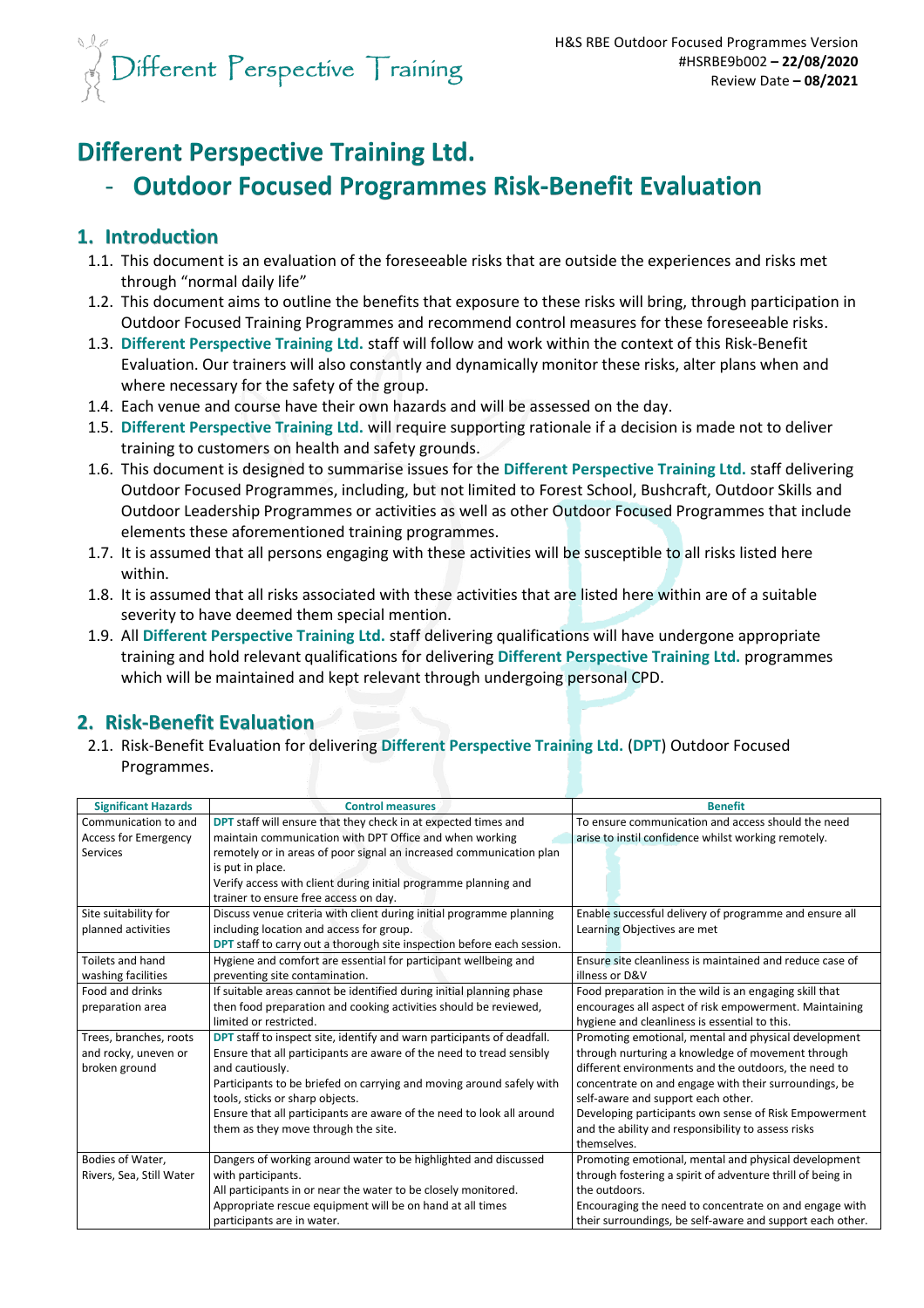# $\begin{array}{c}\n\sqrt[3]{\sqrt[3]{2}} \\
\sqrt[3]{\sqrt[3]{2}}\n\end{array} \begin{array}{c}\n\text{Different } \text{Perspective } \text{Training} \\
\end{array}$

|                                                                                                                                                                    | A dry sheltered area will be available for all participants upon<br>exciting water.<br>All participants that have been into water are to be monitored and<br>are to get into dry clothing as soon as is practicable upon exiting the<br>water for temperature related illness and issues associated with<br>water ingestion.                                                                                                                                                                                                                                                                                                                                                                                                                                                                                                                                                                                                                                                                                                                                                      | Developing participants own sense of Risk Empowerment<br>and the ability and responsibility to assess risks<br>themselves.                                                                                                                                                                                                                                                                                                                                                                                                                                                                                                                                                                                                                  |
|--------------------------------------------------------------------------------------------------------------------------------------------------------------------|-----------------------------------------------------------------------------------------------------------------------------------------------------------------------------------------------------------------------------------------------------------------------------------------------------------------------------------------------------------------------------------------------------------------------------------------------------------------------------------------------------------------------------------------------------------------------------------------------------------------------------------------------------------------------------------------------------------------------------------------------------------------------------------------------------------------------------------------------------------------------------------------------------------------------------------------------------------------------------------------------------------------------------------------------------------------------------------|---------------------------------------------------------------------------------------------------------------------------------------------------------------------------------------------------------------------------------------------------------------------------------------------------------------------------------------------------------------------------------------------------------------------------------------------------------------------------------------------------------------------------------------------------------------------------------------------------------------------------------------------------------------------------------------------------------------------------------------------|
| Illness or injury                                                                                                                                                  | All DPT staff are fully trained to, or beyond, the appropriate<br>recommended level for each programme delivered.<br>All DPT staff will have access to an appropriate first aid kit suitable to<br>the environment and location in which they are working.                                                                                                                                                                                                                                                                                                                                                                                                                                                                                                                                                                                                                                                                                                                                                                                                                        | Being able to deal with first aid situations as they arise is<br>essential and enables the safe delivery of DPT<br>programmes in remote and exciting locations.                                                                                                                                                                                                                                                                                                                                                                                                                                                                                                                                                                             |
| Weather related issues                                                                                                                                             | <b>DPT</b> staff are to check weather forecast and ensure that participants<br>are suitably dressed for conditions, with appropriate cold and wet<br>weather and clothing, when cold and sun-cream, sunhat and water<br>when hot.<br>Staff to ensure that there is a suitable location for the students to get<br>dry and stay warm should the weather demand a cessation of<br>activities.<br>Staff to carry a group shelter suitable for all participants.<br>Staff to monitor wellbeing of participants to prevent the onset of<br>hypothermia or hyperthermia.<br>Staff to ensure that there is access to suitable shelter, warm clothing<br>and sleeping bags for overnight stays.                                                                                                                                                                                                                                                                                                                                                                                           | Enable successful delivery of programme and ensure all<br>Learning Objectives are met and to ensure the wellbeing<br>of participants.<br>Participants will learn how to suitably prepare for all<br>conditions and big an impact environmental conditions<br>can have.                                                                                                                                                                                                                                                                                                                                                                                                                                                                      |
| Injury through use/<br>misuse of small tools;<br>potato peelers,<br>scissors, knives & saws<br>and larger tools; sheaf-<br>knives, billhooks,<br>loppers, bow-saws | <b>DPT</b> staff to brief all participants on safe tool use and handling and to<br>ensure the guidelines are understood and followed.<br>DPT staff to re-enforce safety brief and oversee all small tool usage.<br>DPT staff to oversee all small tool usage on a maximum 1:4 basis,<br>lower for younger participants.<br>When using larger tools, safety glove to be worn on non-tool hand.                                                                                                                                                                                                                                                                                                                                                                                                                                                                                                                                                                                                                                                                                     | Supporting communication skills, listening, understanding<br>and learning new vocabulary.<br>Hand-eye coordination, learning new skills.<br>Building confidence through usage of different tools.<br>Development of fine motor skills, control and dexterity.                                                                                                                                                                                                                                                                                                                                                                                                                                                                               |
| Bite, stings, rashes,<br>scratches, reactions<br>and poisoning                                                                                                     | Warn participants of contact with certain animals, plants and fungi,<br>identifying anything on site of particular concern.<br>If working in an area prone to Lyme's Disease, ensure that<br>participants are briefed on this, on how to spot signs and symptoms<br>of this and that they know to seek further medical care should they<br>display any of these signs and symptoms.<br>DPT to send out Lyme's Disease information, via School to all<br>participants and parents (<16 only).<br>Ensure that the participants are briefed to not put their fingers, or<br>anything they find in their mouths.<br>Where reasonable choose location that avoids poisonous plants and<br>wildlife, clearing a suitable area where appropriate and necessary.<br>Candidates are to wear gloves and long trousers and closed footwear<br>when appropriate, during activities.<br>During Tracking activities, participants warned not to touch any<br>animal droppings, sign or track.<br>Make sure that there is access to suitable hand washing facilities,<br>antibacterial hand gel. | Opportunity to investigate different animals and plants.<br>Promote identification of different plants and animals.<br>Encourage a positive approach to wildlife and the natural<br>environment, rather than being frightened of it.<br>Promote safer understanding between plants growing in<br>the wild and those bought in the supermarket.                                                                                                                                                                                                                                                                                                                                                                                              |
| Burns, scalds through<br>fire lighting and<br>cooking.                                                                                                             | DPT staff to brief all participants on fire safety and boundaries, fire<br>circle. DPT staff to ensure the safety guidelines are understood and<br>followed.<br>Good Fire administration is essential at all times, ensuring a bucket<br>of water is always on hand and that sufficient fuel is collected before<br>fires are lit.<br>Safety gloves to be used as appropriate.<br>Clearly identified seating area for participants, to encourage minimal<br>movement around area.<br>Handling and cooking of hot food or drink is to be supervised to<br>avoid splashing, sloshing and eating of food that is too hot.                                                                                                                                                                                                                                                                                                                                                                                                                                                            | Learn about fire safety and to appreciate the need for<br>caution and care around a fire.<br>Risk empowerment through understanding the risk of<br>fires and the hazard that they pose.<br>Learn about the triangle of fire and therefore how to<br>control or prevent fires from spreading/ starting.<br>Group work to trust each other, building trusting<br>relationships and self-confidence.<br>Outdoor empowerment through new and engaging<br>opportunities.<br>Food awareness and food hygiene<br>Supports food tech and science understanding nutrients<br>and the need for sustaining a balanced sustainable diet.<br>Supports mathematical and scientific development<br>through sizes, sorting and the understanding of energy. |
| Allergies or existing<br>medical conditions                                                                                                                        | Ensure all DPT staff are fully briefed of medical needs of, treatment<br>for, and location of medicines for all participants.                                                                                                                                                                                                                                                                                                                                                                                                                                                                                                                                                                                                                                                                                                                                                                                                                                                                                                                                                     | Promote knowledge and independence in identifying and<br>avoiding food allergens.                                                                                                                                                                                                                                                                                                                                                                                                                                                                                                                                                                                                                                                           |
| Lost or missing                                                                                                                                                    | Ensure that all participants are aware of boundaries and the                                                                                                                                                                                                                                                                                                                                                                                                                                                                                                                                                                                                                                                                                                                                                                                                                                                                                                                                                                                                                      | Participants to realise the importance of caring for each                                                                                                                                                                                                                                                                                                                                                                                                                                                                                                                                                                                                                                                                                   |
| participants                                                                                                                                                       | surrounding areas.<br>Operate a buddy system to ensure that each person is looking out for<br>and being looked after another participant, staff and students alike.<br>Regular headcounts and ensure that all are present and listening<br>during safety briefings.                                                                                                                                                                                                                                                                                                                                                                                                                                                                                                                                                                                                                                                                                                                                                                                                               | other, working as a team and following established<br>boundaries. Building relationships, trust and rapport.                                                                                                                                                                                                                                                                                                                                                                                                                                                                                                                                                                                                                                |